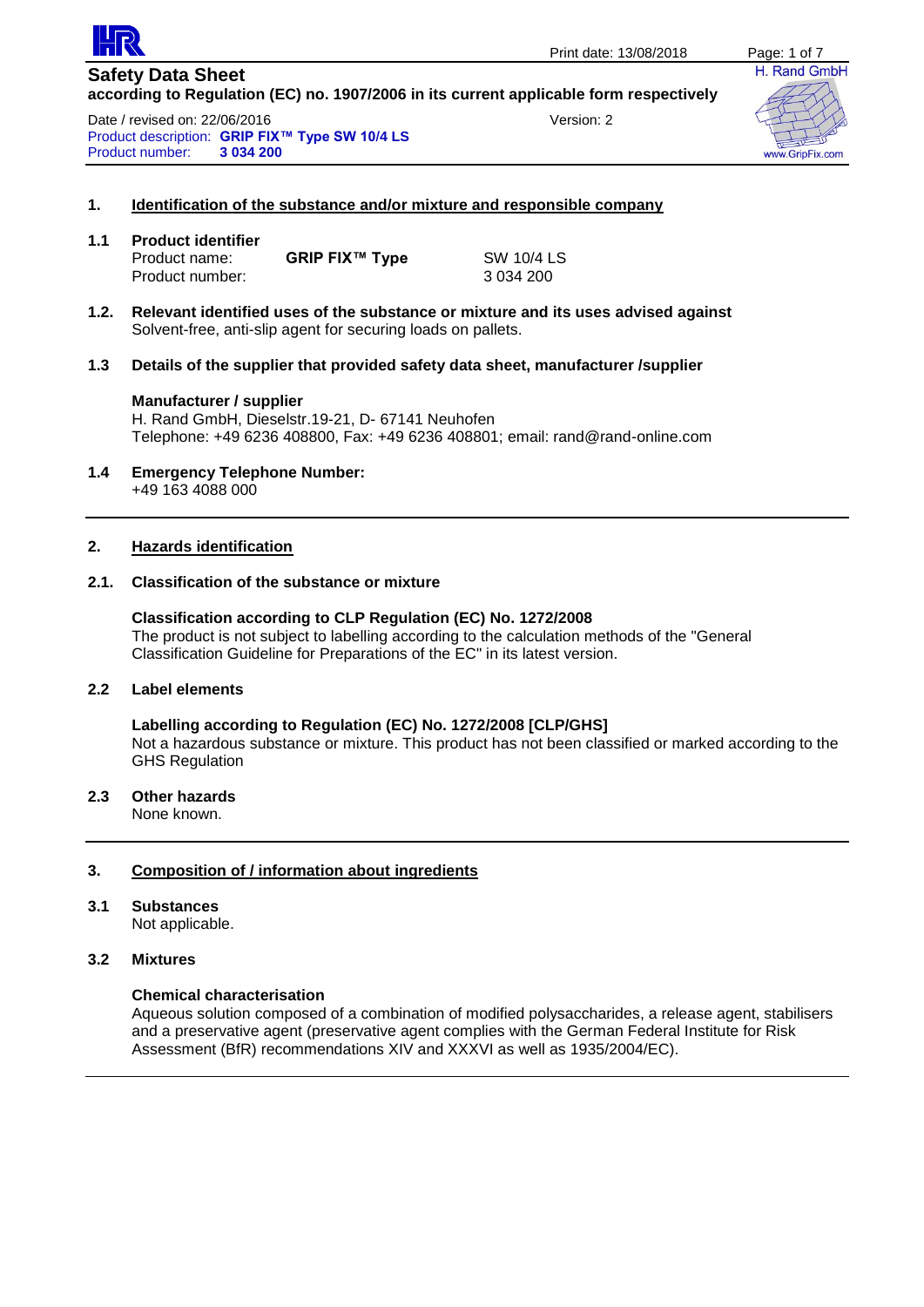

Date / revised on: 22/06/2016 version: 2 Product description: **GRIP FIX™ Type SW 10/4 LS Product number:** 



#### **4. First aid measures**

# **4.1 Description of first aid measures**

**General information** Remove contaminated clothing.

**After inhalation** Not applicable.

**After skin contact** Rinse thoroughly with water and soap.

#### **After contact with the eyes**

Rinse thoroughly for 15 minutes under flowing water with the eyelids held open.

#### **After ingestion**

Rinse mouth immediately and drink plenty of water.

- **4.2. Most important symptoms and effects, both acute and delayed** So far, no symptoms known.
- **4.3. Indication of any immediate medical attention and special treatment needed** Symptomatic treatment (decontamination, vital functions).

#### **5. Firefighting measures**

- **5.1. Extinguishing media** Suitable: Water spray, extinguishing powder, CO<sub>2</sub>, foam. Not suitable: none
- **5.2. Special hazards arising from the substance or mixture** This product is an aqueous solution. It is not flammable and does not support combustion.

#### **5.3. Firefighting information**

In the event of fire, wear respiratory protection with an independent air supply.

# **6. Accidental release measures**

**6.1. Personal precautionary measures, protective equipment and emergency procedures to be followed**

Wear adequate personal protection equipment (see Section 8).

- **6.2. Environmental precautions** Smaller amounts (up to approx. 1 L) as well as a product residues can be rinsed away with plenty of water and fed to the sewer system. Pump out and dispose of larger amounts.
- **6.3. Methods and material for containment and cleaning up** Clean equipment and system parts with water. Collect larger amounts in containers and dispose of.

# **6.4. Reference to other sections**

Adhere to protection regulations (see Sections 7 and 8). For information on disposal, see Section 13.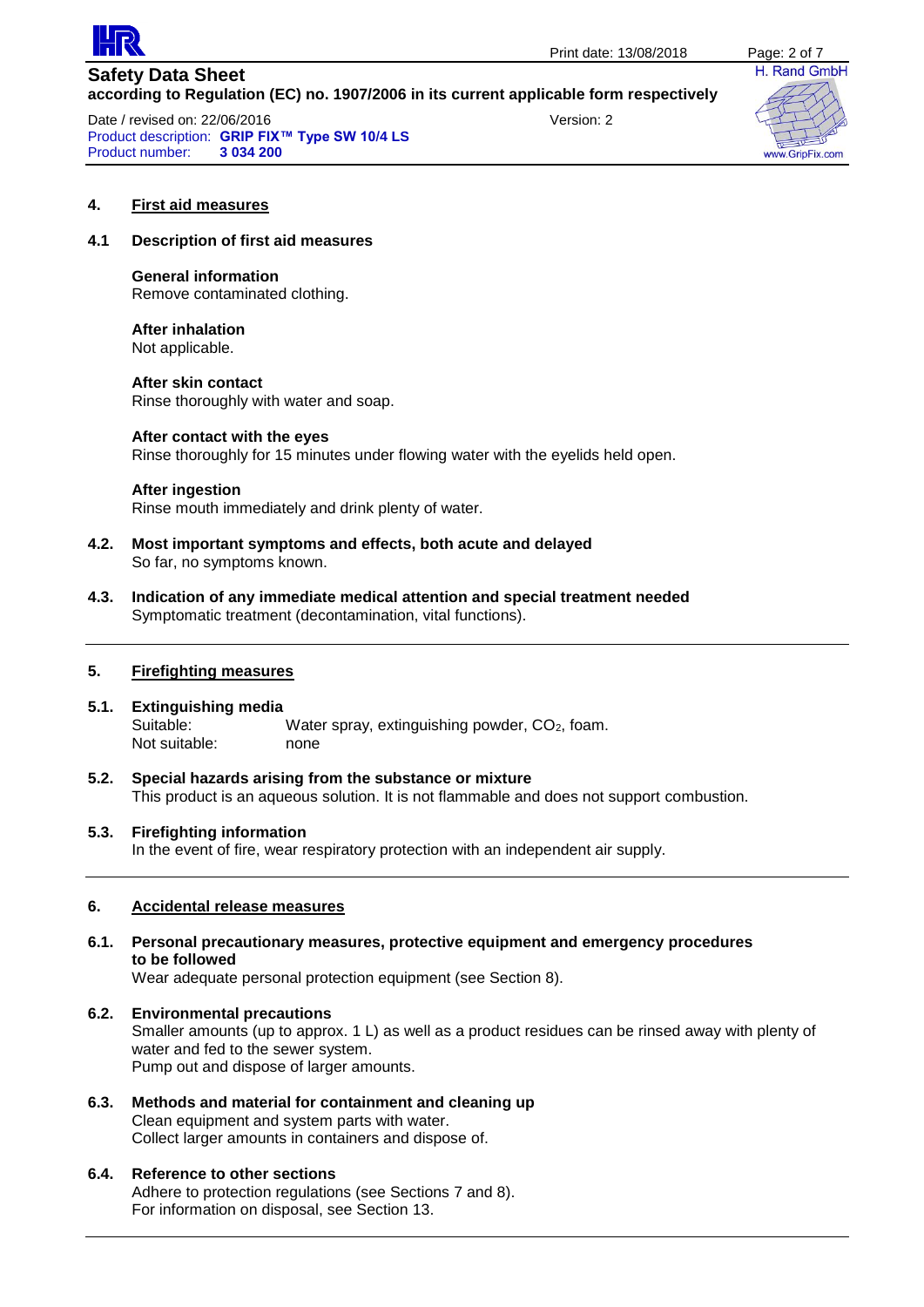

Date / revised on: 22/06/2016 Version: 2 Product description: **GRIP FIX™ Type SW 10/4 LS Product number:** 



# **7. Handling and storage**

# **7.1. Precautions for safe handling**

Observe the general safety regulations when handling chemicals. No special measures required when used properly.

# **Measures to protect against fire and explosion**

No special measures required

### **7.2 Conditions for safe storage, including any incompatibilities** Protect from heat and direct sunlight. Sensitive to frost. Storage temperature + 1°C to 30°C. Do not return any residual material into the containers since contamination could impair the shelf life of the product.

**Storage class:** n/a

**7.3. Specific end uses** see Section 1.2.

# **8. Exposure control and monitoring/personal protection equipment**

**8.1 Parameters to be monitored Exposure limits in the workplace and / or biological limits Occupational limit values (AGW), Germany:** n/a

# **8.2 Exposure limits and monitoring**

n/a

**Individual protective measures - personal protective equipment** Observe the general safety regulations when handling chemicals. No special measures required when used properly.

#### **Eye and face protection**

Frame safety glasses / goggles with side protection (EN 166)

#### **Hand protection**

Gloves made of an impermeable butyl rubber Gloves from nitrile rubber. Observe the manufacturer specifications with regard to permeability and penetration time as well as other conditions at the workplace (mechanical stress, duration of contact).

#### **Respiratory protection**

Not required.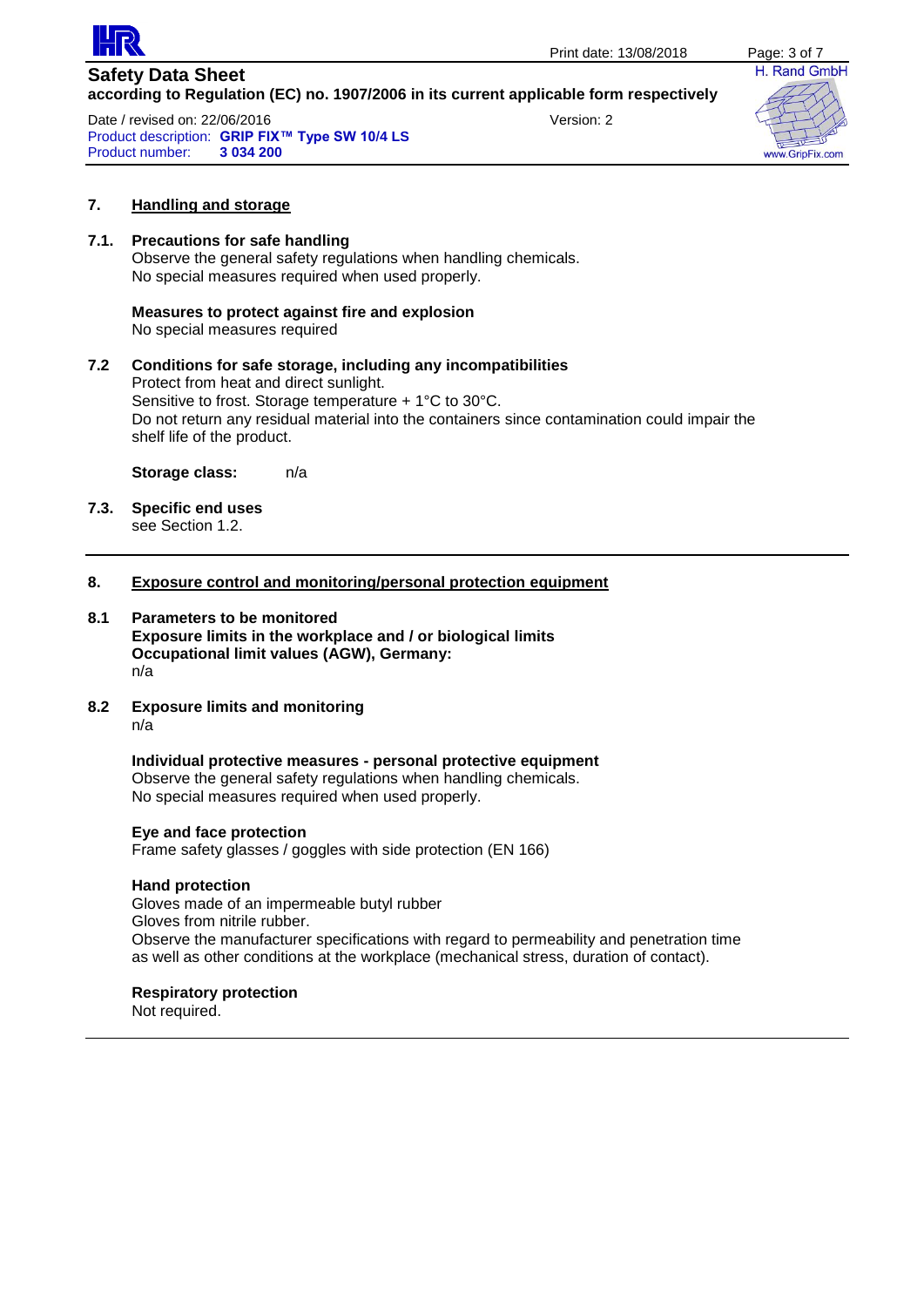

**Safety Data Sheet according to Regulation (EC) no. 1907/2006 in its current applicable form respectively** Date / revised on: 22/06/2016 version: 2

Product description: **GRIP FIX™ Type SW 10/4 LS Product number:** 



# **9. Physical and chemical properties**

# **9.1. Information on basic physical and chemical properties**

| Shape/colour/odour:                                                |                | liquid / opalescent, slightly yellowed / slight inherent odour |                                          |                  |  |
|--------------------------------------------------------------------|----------------|----------------------------------------------------------------|------------------------------------------|------------------|--|
| pH value:                                                          |                | $(20^{\circ}C)$                                                | $3,5 - 5,0$                              | <b>DIN 19268</b> |  |
|                                                                    | Melting point: | (1013 hPa)                                                     | 0 °C                                     |                  |  |
|                                                                    | Boiling point: | (1013 hPa)                                                     | 100 °C                                   |                  |  |
| Flash point:                                                       |                |                                                                | not applicable                           |                  |  |
| Ignition temperature:                                              |                |                                                                | not applicable                           |                  |  |
| Explosions limits:                                                 |                | lower<br>upper                                                 | not applicable<br>not applicable         |                  |  |
| Density:                                                           |                | $(20^{\circ}C)$                                                | $1,00 - 1,10$ g/cm3                      | ISO 2811-1       |  |
| Solubility in water:                                               |                | $(20^{\circ}C)$                                                | fully soluble                            |                  |  |
| Viscosity:                                                         |                | $(20^{\circ}C)$                                                | 250 - 500 mPa.s<br>(Spindle: 3; 160 rpm) | <b>DIN 51398</b> |  |
| <b>Other information:</b><br>9.2<br>Product can be processed up to |                |                                                                | $+1$ °C                                  |                  |  |

# **10. Stability and reactivity**

- **10.1 Reactivity** No unusual reactivity known.
- **10.2 Chemical stability** Stable under normal conditions.
- **10.3 Possibility of hazardous reactions** No dangerous reactions known.
- **10.4 Conditions to be avoided** No decomposition if stored and used properly.
- **10.5. Incompatible materials** None known
- **10.6 Hazardous decomposition products** None known.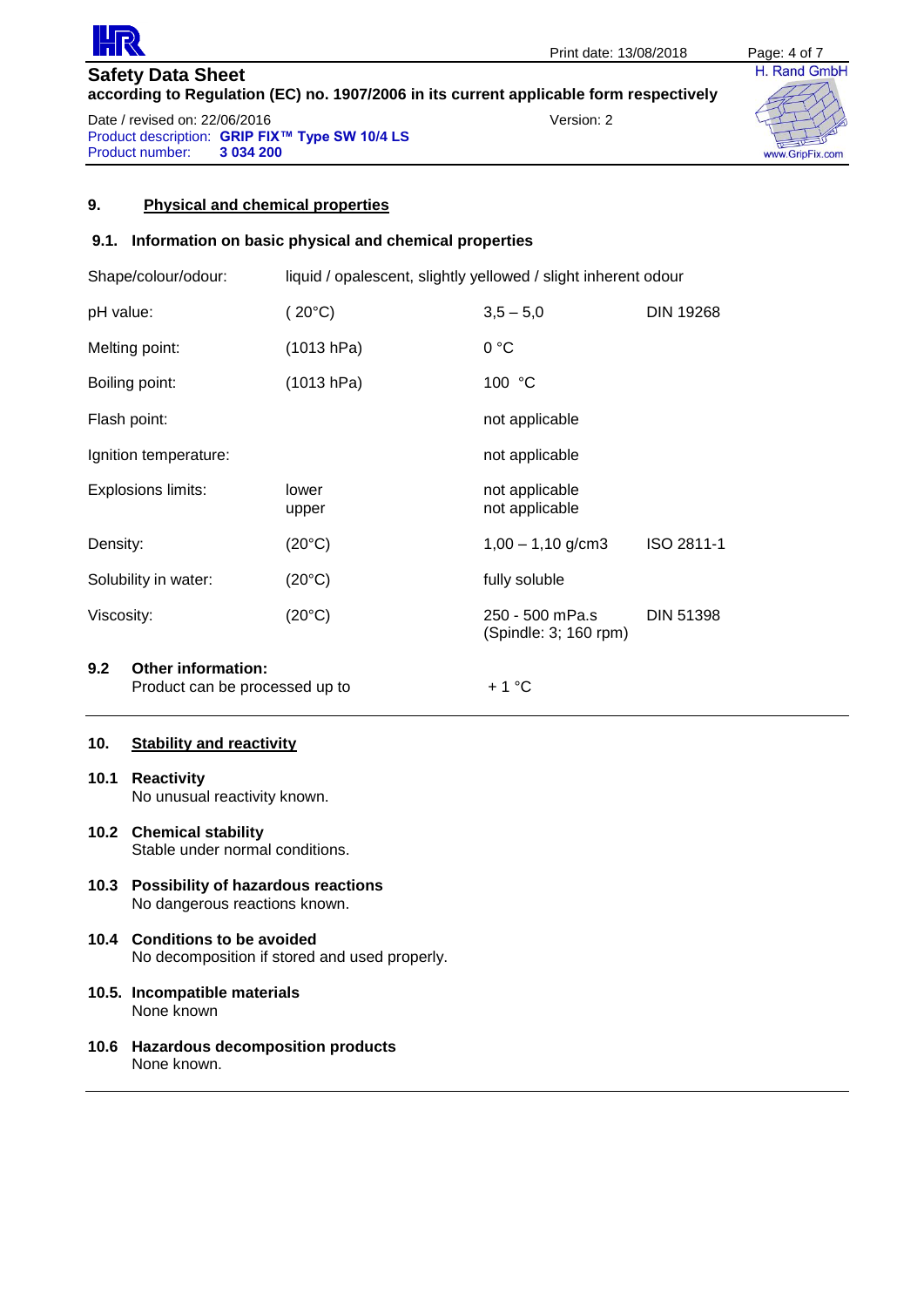

**Safety Data Sheet according to Regulation (EC) no. 1907/2006 in its current applicable form respectively** Date / revised on: 22/06/2016 Version: 2

Product description: **GRIP FIX™ Type SW 10/4 LS Product number:** 



#### **11. Toxicological information**

**Acute toxicity** Practically non-toxic

**Caustic / irritant effect on the skin** No irritant effect

**Severe eye damage/ irritation** No irritant effect.

**Respiratory or skin sensitisation** Not sensitising.

#### **Germ cell mutagenicity**

No data available on mutagenic effects.

#### **Carcinogenicity**

No data available on carcinogenic effects.

#### **Reproductive toxicity**

No data available.

**Specific target organ toxicity in the event of one-time exposure** No data available.

**Specific target organ toxicity in the event of repeated exposure** No data available.

# **Aspiration hazard**

Not applicable.

**Symptoms and effects (delayed and chronic) with details on the routes of exposure also: Information on toxicokinetics, metabolism and distribution** No symptoms known.

#### **12. Ecological information**

#### **12.1 Toxicity**

Assessment of aquatic toxicity:

No disruptions in the degradation activity of activated sludge are to be expected if properly introduced into biological wastewater treatment plants at low concentrations. With a high level of probability, not acutely harmful to aquatic life.

# **12.2 Persistence and degradability**

This product is biodegradable.

No disruptions in the degradation activity of activated sludge are to be expected if properly introduced into adapted biological wastewater treatment plants at low concentrations.

# **12.3 Bioaccumulation potential**

No evidence of bioaccumulation potential.

#### **12.4 Mobility in the ground**

No data available.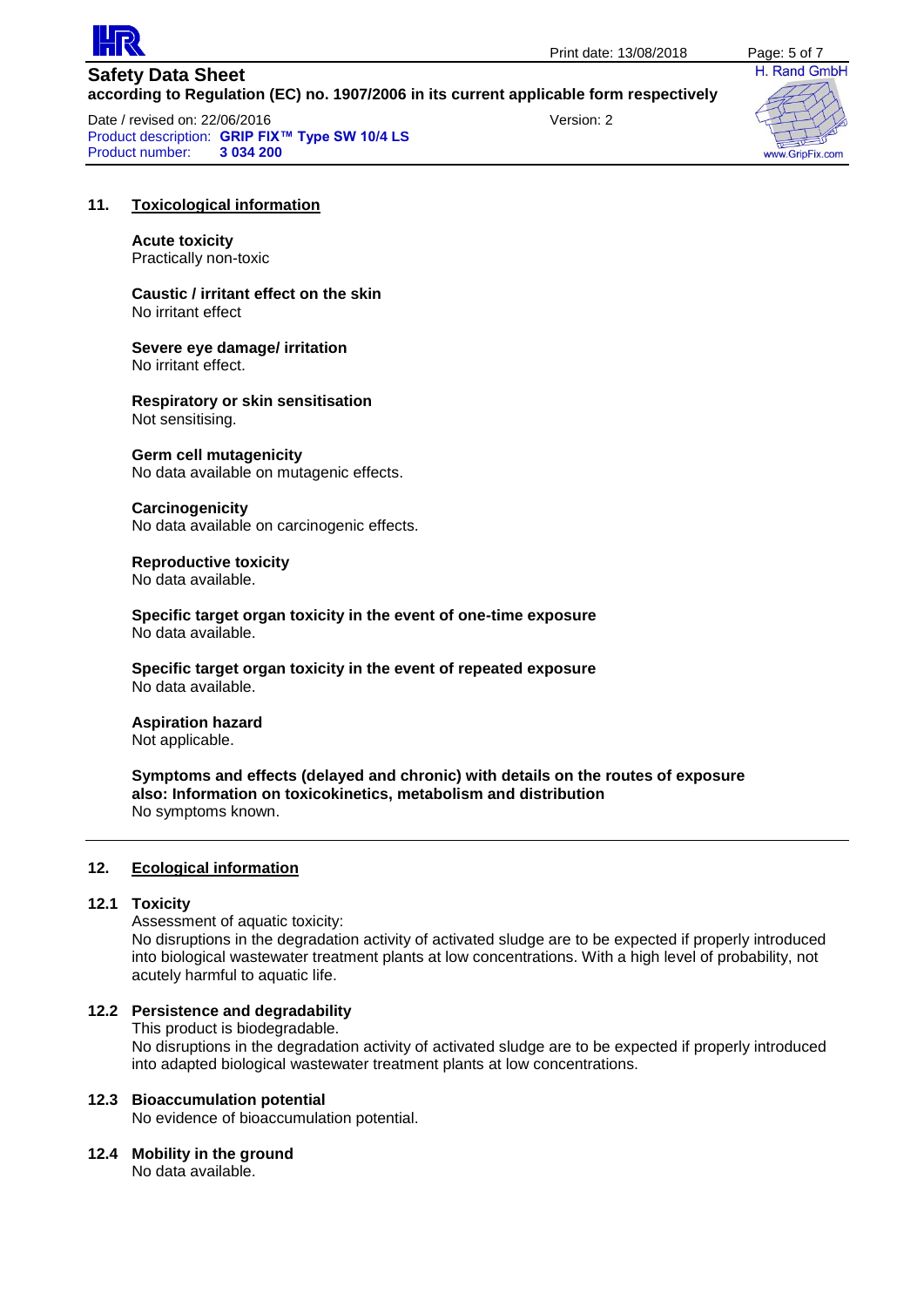

Date / revised on: 22/06/2016 version: 2 Product description: **GRIP FIX™ Type SW 10/4 LS Product number:** 



# **12.5 Result of the PBT and vPvB assessment**

The constituents in this preparations do not meet the criteria for being classified as PBT or vPvB substances.

### **12.6 Other adverse effects**

None known.

# **13. Disposal considerations**

# **Treatment of contaminated packaging**

#### Recommendation:

Packaging must be completely emptied (free of drops, free of trickles, cleaned with a scraper). Packaging must be sent for re-utilisation, preferably recycled, taking local/national regulations into account.

#### **Waste code according to the Waste Catalogue Ordinance (AVV)**

No waste key in accordance with the European Waste Catalogue (EWC) can established for this product, as allocation depends on the intended purpose.

The waste code is to be determined within the EU in consultation with the disposal service.

# **Special precautionary measures**

None.

#### **Relevant EU or other regulations** None

# **14. Transport information**

#### **14.1 UN number**

Not classified as hazardous material

# **14.2 Proper UN shipping name ADR / RID**

Not classified as hazardous material.

**IMDG code / ICAO-TI / IATA-DGR** Not classified as hazardous material

- **14.3 Transport hazard class** Not classified as hazardous material
- **14.4 Packaging group** Not classified as hazardous material
- **14.5. Environmental hazards Marking environmentally hazardous substances** ADR/RID / IMDG code / ICAO-TI / IATA-DGR:  $\Box$  yes /  $\boxtimes$  no Marine Pollutant:  $\Box$  yes /  $\boxtimes$  no
- **14.6 Special precautionary information for users** Not classified as hazardous material Relevant information in other sections must be observed.
- **14.7 Transport in bulk according to Annex II of MARPOL Convention and according to IBC Code** Not applicable.